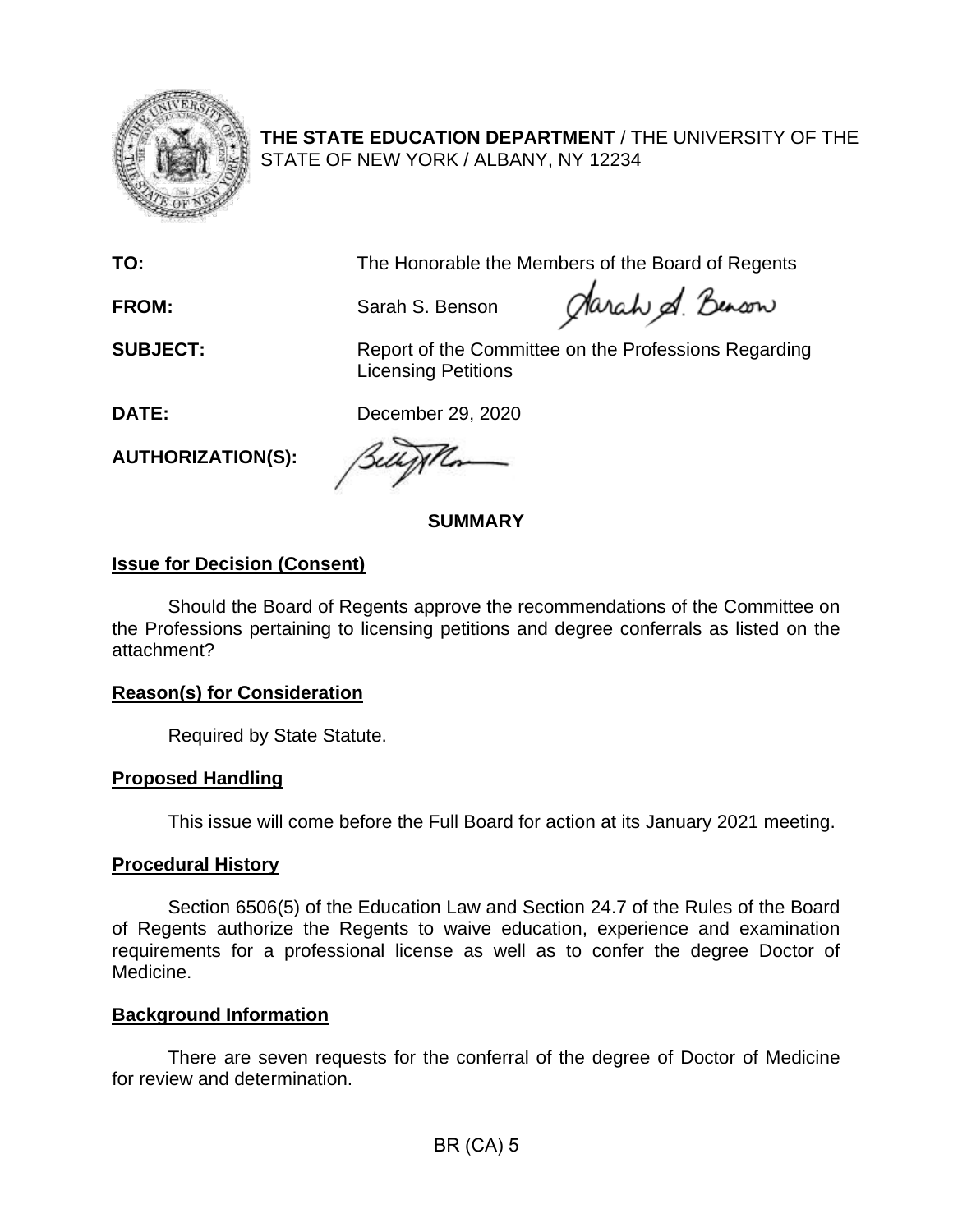#### **Related Regents Items**

Not applicable.

#### **Recommendation**

 It is recommended that the Regents approve the recommendations of the Committee on the Professions regarding the degree conferrals.

## **Timetable for Implementation**

Approval of the Committee on the Professions' recommendations will be effective, January 11, 2021.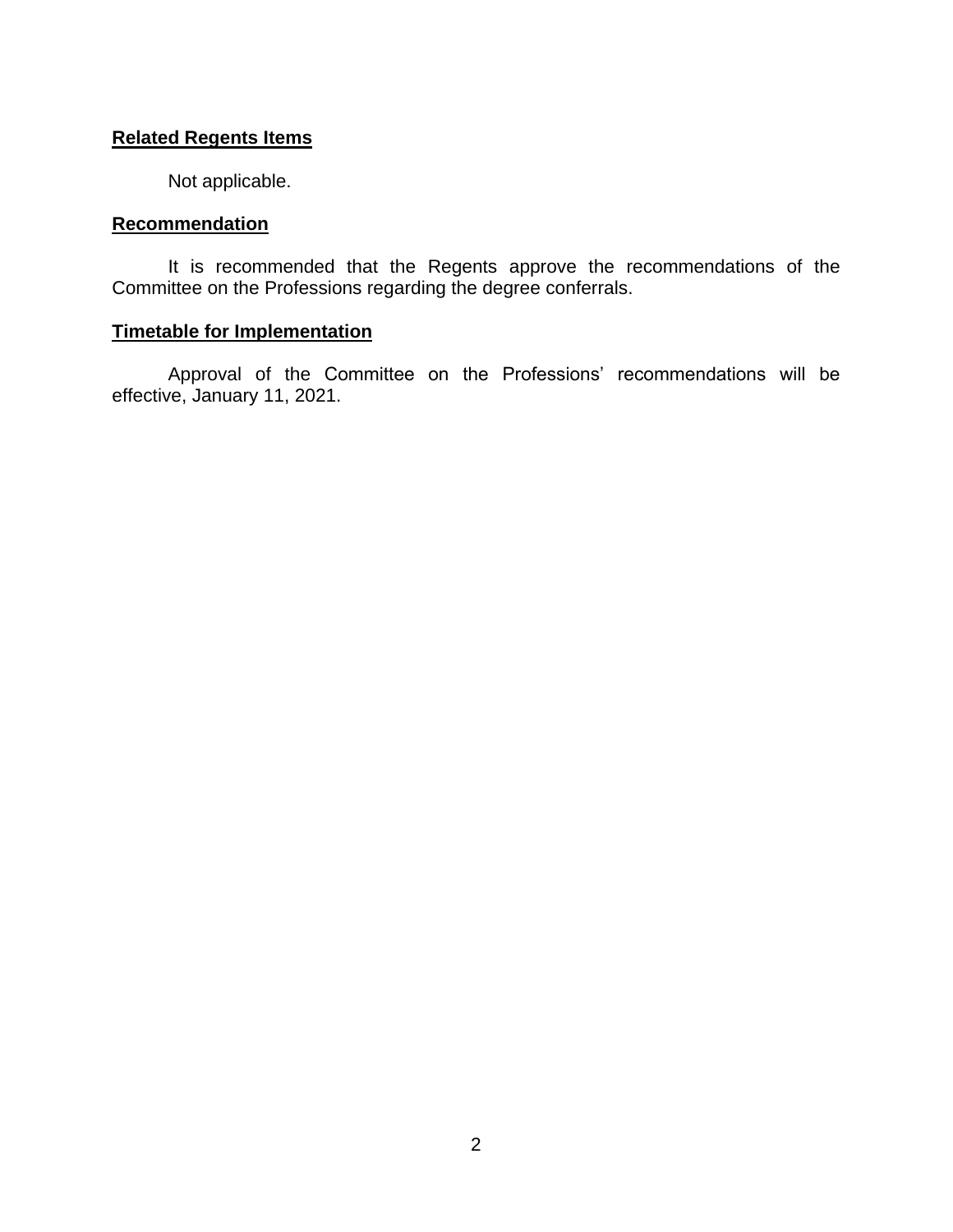| Cases Presented to Board of Regents on January 12, 2021<br><b>SUMMARY REPORT</b> |                      |              |                   |                    |           |                                       |                                               |                                  |
|----------------------------------------------------------------------------------|----------------------|--------------|-------------------|--------------------|-----------|---------------------------------------|-----------------------------------------------|----------------------------------|
|                                                                                  | <b>EDUCATION</b>     |              |                   | <b>EXAMINATION</b> |           |                                       |                                               |                                  |
| <b>PROFESSION</b>                                                                | Pre-<br>Professional | Professional | Post-<br>Graduate | Proficiency        | Licensing | Experience                            | <b>Confer Degree</b><br>Doctor of<br>Medicine | Three-Year<br>Limited<br>License |
| Medicine                                                                         |                      |              |                   |                    |           |                                       | 20-158-60C                                    |                                  |
|                                                                                  |                      |              |                   |                    |           |                                       | To                                            |                                  |
|                                                                                  |                      |              |                   |                    |           |                                       | 20-164-60C                                    |                                  |
| OTHER:                                                                           |                      |              |                   |                    |           | 139<br>Total for fiscal year to date: |                                               |                                  |
|                                                                                  |                      |              |                   |                    |           |                                       | Total for calendar year to date:              | $\overline{7}$                   |

 $\lceil$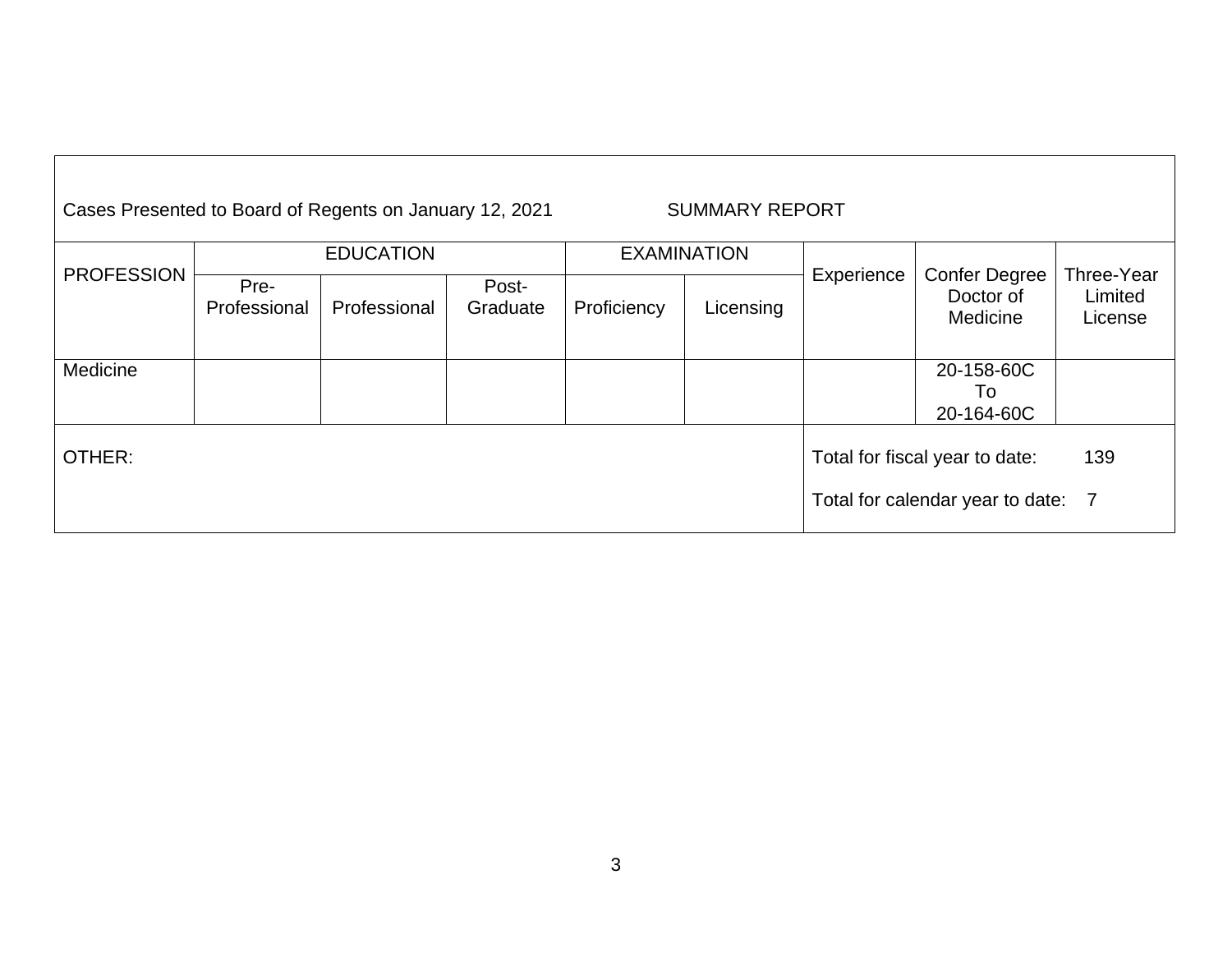## **MEDICINE**

Petition for: Conferral of the degree Doctor of Medicine (M.D.) pursuant to Section 6529 of the Education Law.

Summary Statement: The petitioners listed below are all graduates of foreign medical schools who have been licensed in New York.

 (M.D.), and in which the philosophy and curriculum were equivalent, as determined by programs leading to the degree Doctor of Medicine (M.D.) at medical schools in the The applicable requirements of Section 3.57 of the Rules of the Board of Regents require completion of a medical education program in a foreign medical school satisfactory to the Department which does not grant the degree Doctor of Medicine the Department in accordance with the policy of the Board of Regents, to those in United States satisfactory to, or registered by, the Board of Regents and the Department. Secondly, petitioners must have licensure to practice medicine in New York State in accordance with provisions of Section 6524 or 6528 of the Education Law or their equivalent as determined by the Board of Regents pursuant to their authority under Section 6506 of the Education Law.

| <b>NAME OF PETITIONER</b> | <b>QUALIFICATIONS</b>                       |  |  |  |
|---------------------------|---------------------------------------------|--|--|--|
| 20-158-60C                | (1) University of Calcutta, Kolkata, India, |  |  |  |
| Dipak Chandy              | Bachelor of Medicine, Bachelor of           |  |  |  |
| Pleasantville, NY 10570   | Surgery, 12/13/1990                         |  |  |  |
|                           | (2) License # 249076, Issued 06/16/2008     |  |  |  |
| 20-159-60C                | (1) University of Medicine Mandalay,        |  |  |  |
| Nanda Din                 | Mandalay, Myanmar, Bachelor of              |  |  |  |
| Middletown, DE 19709      | Medicine, Bachelor of Surgery,              |  |  |  |
|                           | 03/02/2009                                  |  |  |  |
|                           | (2) License # 306755, Issued 08/06/2020     |  |  |  |
| 20-160-60C                | (1) King Edward Medical University,         |  |  |  |
| Muzammil Khan             | Lahore, Pakistan, Bachelor of               |  |  |  |
| Centereach, NY 11720      | Medicine, Bachelor of Surgery,              |  |  |  |
|                           | 06/03/2014                                  |  |  |  |
|                           | (2) License # 307000, Issued 08/25/2020     |  |  |  |
| 20-161-60C                | (1) Flinders University, Adelaide,          |  |  |  |
| Norman Madsen             | Australia, Bachelor of Medicine,            |  |  |  |
| Fairport, NY 14450        | Bachelor of Surgery, 12/15/2010             |  |  |  |
|                           | (2) License # 305959, Issued 06/29/2020     |  |  |  |
| 20-162-60C                | (1) Baba Farid University of Health,        |  |  |  |
| Abhay Singh               | Amritsar, India, Bachelor of Medicine,      |  |  |  |
| Williamsville, NY 14221   | Bachelor of Surgery, 06/02/2012             |  |  |  |
|                           | (2) License # 307628, Issued 10/27/2020     |  |  |  |
| 20-163-60C                | (1) Dayanand Medical College and            |  |  |  |
| Rajbir Tanda              | Hospital, Ludhiana, India, Bachelor of      |  |  |  |
| Bellerose, NY 11426       | Medicine, Bachelor of Surgery,              |  |  |  |
|                           | 04/20/2017                                  |  |  |  |